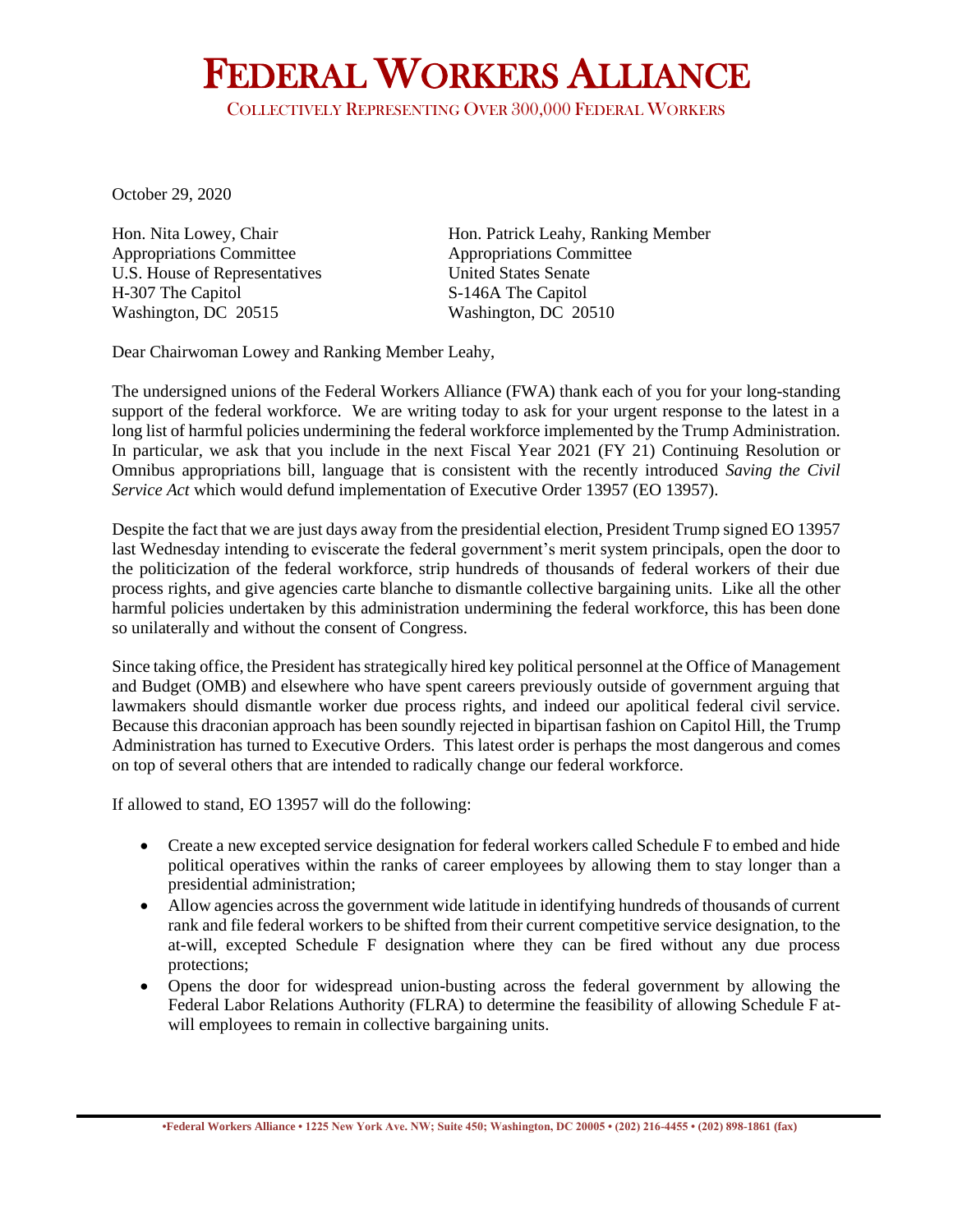Federal agencies have up to 90 days to identify federal workers who can be shifted to the Schedule F atwill employment designation, allowing them to act on this Executive Order as early as one day after submitting the recommendations to the Office of Personnel Management (OPM). Sadly, it seems clear that the timeline is intended for agencies to move on this prior to a potential change in administration.

This is a transparent attempt to burrow political operatives into the ranks of career civil service well after President Trump leaves office. If allowed to stand, this new policy would set a dangerous precedent and send the clear message to all federal workers that in order to retain their jobs they must show loyalty to whoever may be sitting in the Oval Office. This Executive Order is so bad that Dr. Ron Sanders, appointed by President Trump as Chair of the Federal Salary Council, and life-long Republican, resigned his position earlier this week in disgust, calling EO 13957, "nothing more than a smokescreen for what is clearly an attempt to require the political loyalty of those who advise the President, or failing that, to enable their removal with little if any due process."

Please do not allow this President to wreak such havoc on our federal civil service. We ask that you include language in the next CR or Omnibus spending bill to defund implementation of EO 13957.

If you have any questions, please contact FWA legislative co-chairs Matt Biggs at (202) 239-4880 or Steve Lenkart at (202) 216-4458.

Sincerely,

American Federation of State, County, and Municipal Employees (AFSCME) American Federation of Teachers, AFL-CIO (AFT) Antilles Consolidated Education Association (ACEA) Federal Education Association/National Education Association (FEA/NEA) International Association of Fire Fighters (IAFF) International Association of Machinists and Aerospace Workers (IAMAW) International Brotherhood of Electrical Workers (IBEW) International Brotherhood of Teamsters (IBT) International Federation of Professional and Technical Engineers (IFPTE) International Organization of Masters, Mates and Pilots (MM&P) Marine Engineers' Beneficial Association (MEBA) Metal Trades Department, AFL-CIO (MTD) National Association of Government Employees, SEIU (NAGE) National Federation of Federal Employees (NFFE) National Treasury Employees Union (NTEU) National Nurses United (NNU) National Weather Service Employees Organization (NWSEO) Overseas Federation of Teachers, AFT, AFL-CIO Professional Aviation Safety Specialists (PASS) Patent Office Professional Association (POPA) Seafarers International Union/NMU (SIU) Service Employees International Union (SEIU) Sheet Metal, Air, Rail and Transportation Workers (SMART) SPORT Air Traffic Controllers Organization (SATCO) United Power Trades Organization (UPTO) National Postal Mail Handlers Union (NPMHU) National Air Traffic Controllers Association (NATCA) Department for Professional Employees (DPE), AFL-CIO